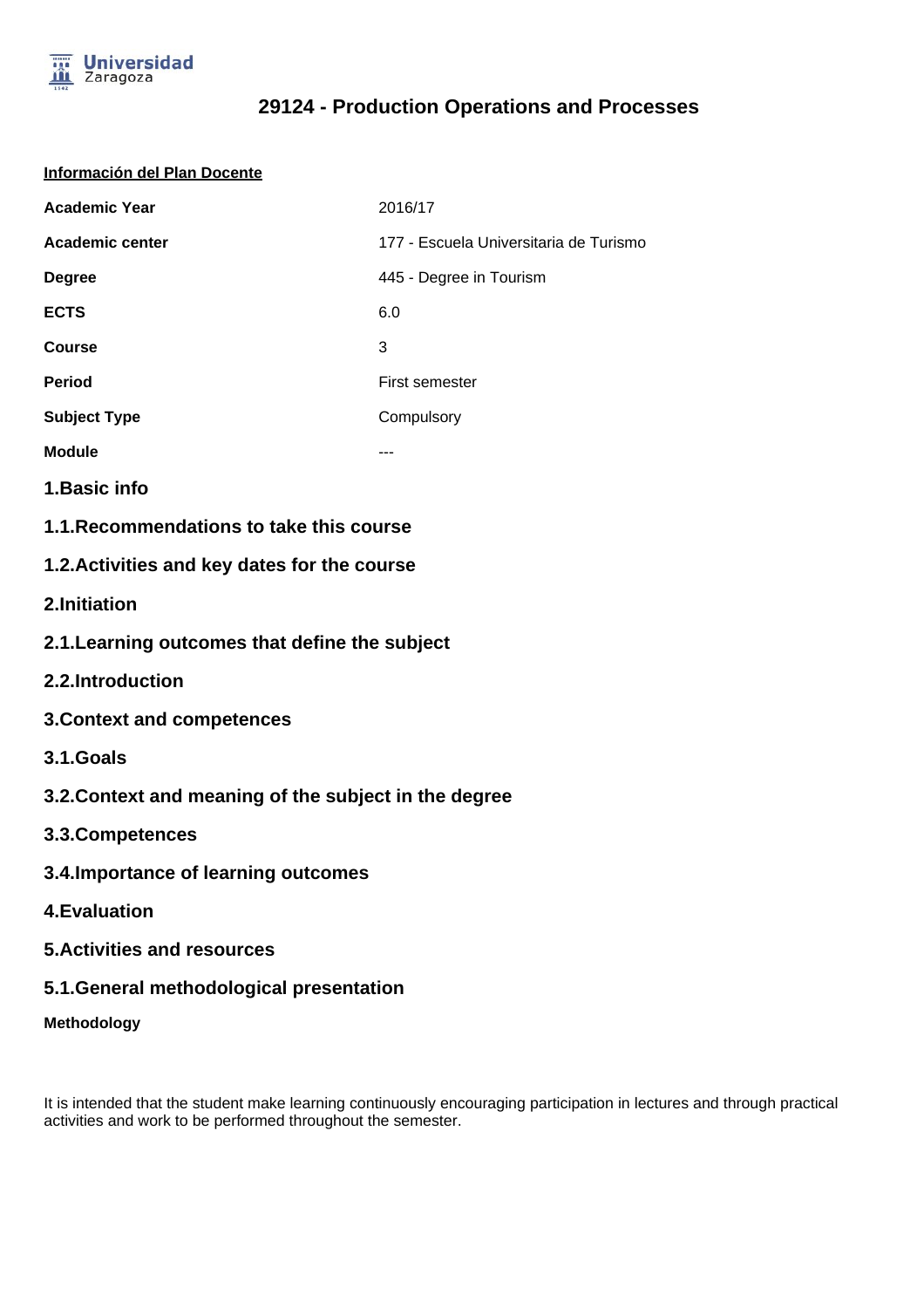

It will be valued what they have learned by performing theoretical examinations.

### **5.2.Learning activities**

The program that the student is offered to help you achieve the expected results includes the following activities ...

Activities and related competences

- Class attendance and presentation of group work (EC3, EC5, EC6, EC23, CT6, CT9, CT10, CT11)
- Workshop Group work, solving practical cases (CE5, CE13, CE23, CE25, CT2, CT7 )
- Work in a group (CT9, CT10, CT11)
- Written knowledge and theoretical and practical study (All)

#### **5.3.Program**

- 1. PRODUCTION IN TOURISM COMPANIES.
- 1.1. The production subsystem: concept, elements and relationships.
- 1.2. The production management.
- 1.3. Scheduling production activities in tourism enterprises.
- 2. DECISIONS OF TOURIST COMPANY LOCATION.
- 2.1. Concept of location and factors affecting the location of the tourist company.
- 2.2. Models for determining the optimal location.
- 3. DIMENSIONS, CAPACITY AND OCCUPANCY IN TOURIST COMPANIES.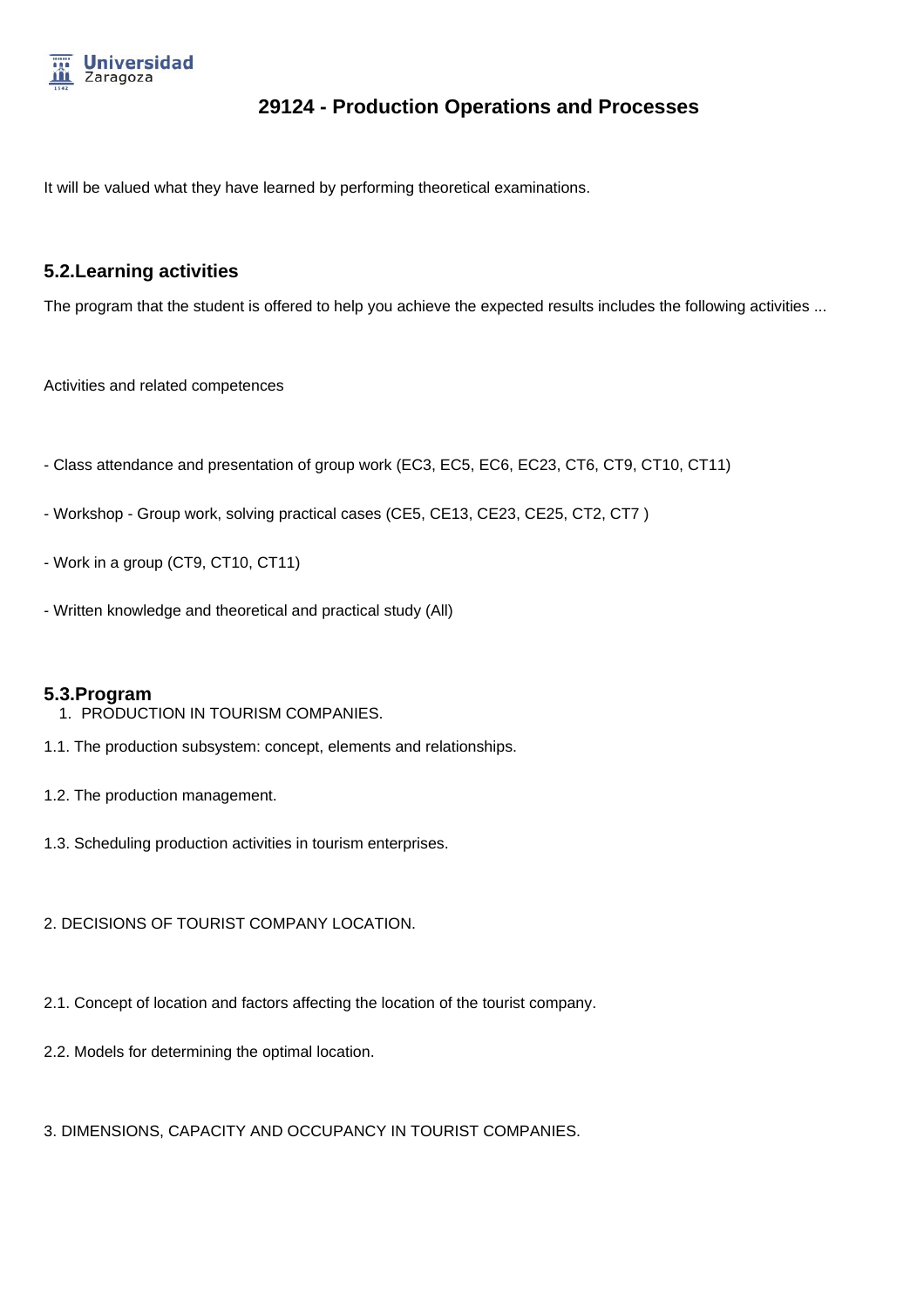

- 3.1. Definition of dimension, capacity and occupation.
- 3.2. Aspects of the business dimension.
- 3.3. Determining the optimal dimension in tourism enterprises.
- 3.4. Dimension and occupation: the operating leverage.

4. PRODUCTION PROCESSES ON BUSINESS TRANSPORT.

- 4.1. Air transport.
- 4.2. Road transport.
- 4.3. rail transport.
- 4.4. Water transport.

5. PRODUCTION PROCESSES IN TRAVEL AGENCIES.

- 5.1. Concept, regulation, classification and functions.
- 5.2. Retail travel agencies.
- 5.3. Travel agencies wholesalers.
- 5.4. The travel agency as an intermediary in the sale of air, rail and road transport.
- 5.5. The travel agency as an intermediary in the sale of accommodation and catering services.
- 5.6. The travel agency as an intermediary in the sale of tourist packages.

6. PROCESOS PRODUCTIVE ON BUSINESS RESTORATION.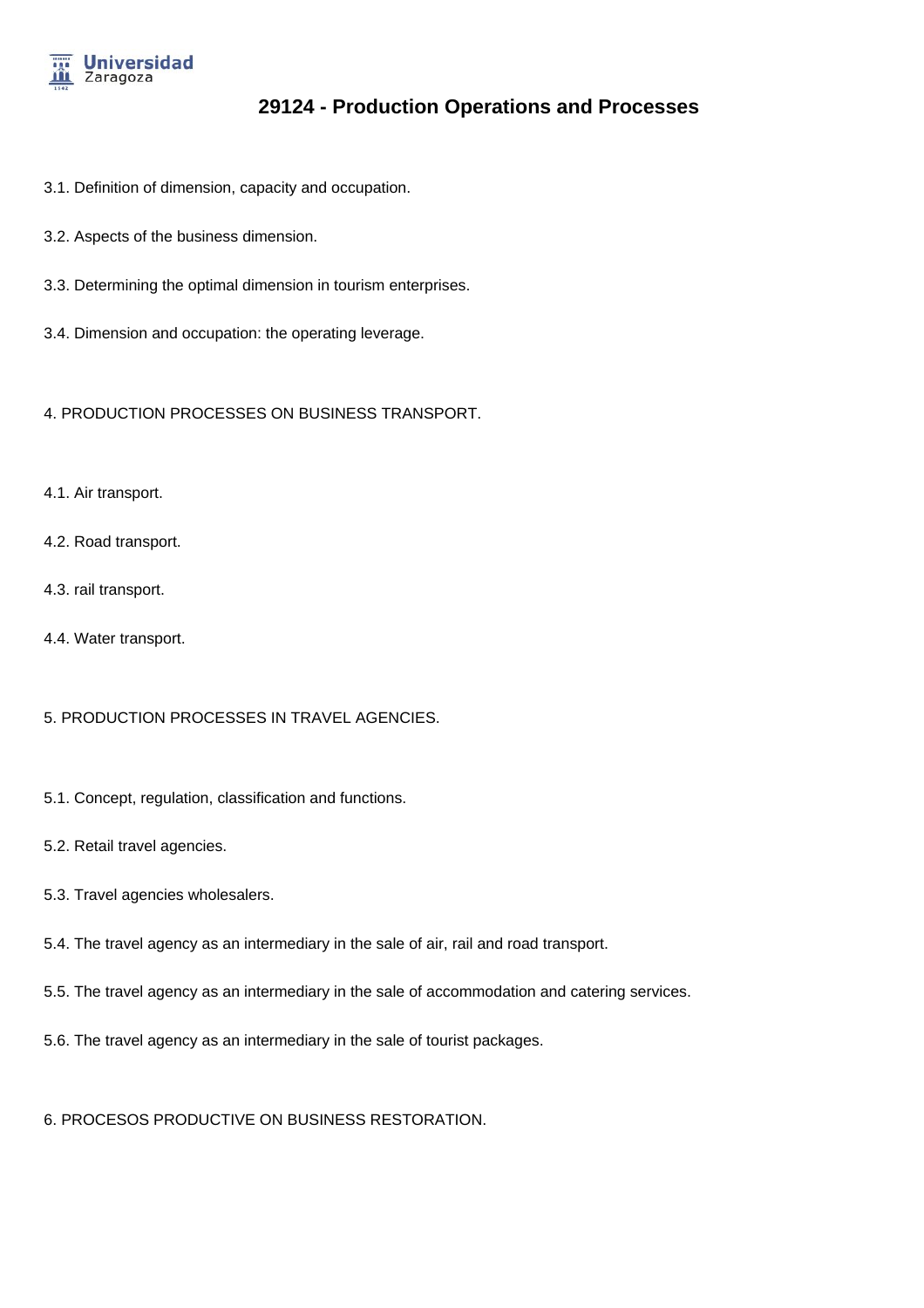

- 6.1. Definition and classification.
- 6.2. Principles of mise-en-place.
- 6.3. Production processes in the development of the service.
- 6.4. The apartment kitchen. Location. Equipment. Planning tasks.
- 6.5. Commissary and cellar. Purchasing processes, receipt and control, storage and distribution.
- 6.6. Inventory Management.
- 6.7. Restoration costs.

#### 7. PRODUCTION PROCESSES HOSTING COMPANIES

- 7.1. Concept and types of hosting companies.
- 7.2. Features and objectives of the hotel company.
- 7.3. Organization Hotel. Hotel chains. Department director.
- 7.4. The receiving department. Reserves. Counter. Billing and cash.
- 7.5. The concierge department.
- 7.6. The departments of floors and linen-laundry.
- 8. PRODUCTION PROCESSES ON BUSINESS LEISURE.

#### **5.4.Planning and scheduling**

Calendar of sessions and for Papers

The Operations and Production Processes course includes 4 face Weekly sessions remaining Distributed as follows,